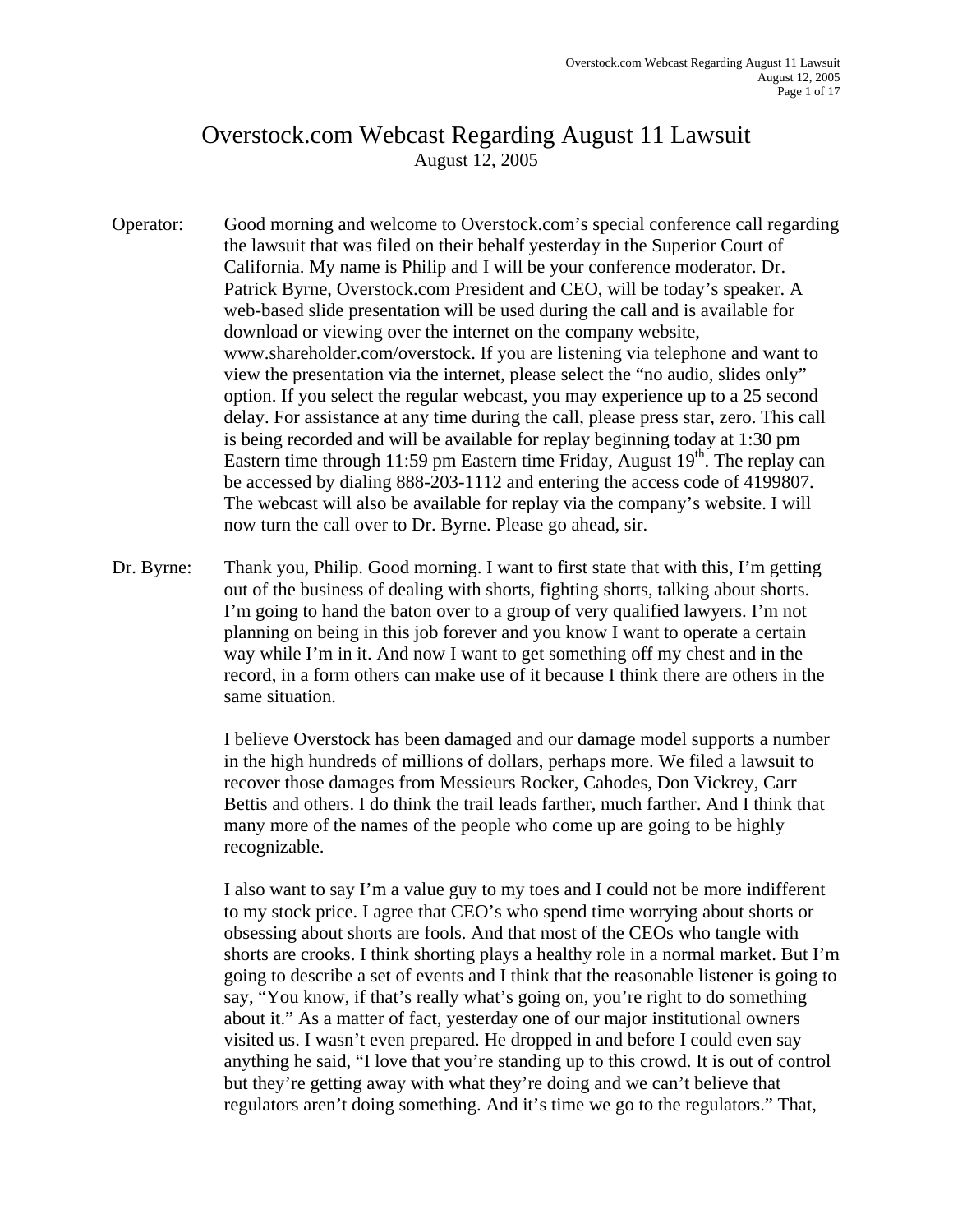from one of our top institutions. So I don't buy that everybody's out there saying, "Oh, you're just supposed to keep taking this." And he did not even know the story I'm going to tell you.

 I hope the listeners may remember the Predator's Ball of the 1990's -1980's, Bungalow 9, and all that. I'm calling this story and I'm going to tell you , The Miscreants Ball."

 Now, this is a picture of our market participant volume. This is a picture of our volume in the marketplace since we went public, as reported by the market participants. Fair enough. You see it going up to about 30 million there, that spike. This is interesting. This shows -- standby just a moment. Oh, by the way, the market participant volume is as is Autex(?) reported, which is a voluntary reporting system by BD's.

 This picture shows the volume that actually takes place in the marketplace. And as you can see, there is, oh for the first six or seven months after we went public, these numbers line up. But then there is a divergence. That's pretty odd and we've shown this to some smart people, including the NASD, who cannot really explain it. And I don't pretend to be an expert, but there are two explanations, two hypotheses I can suggest.

 One is -- and again, I'm not claiming anything for certain, I'm just… One explanation is if somebody wanted to create froth and spoofing in our stock and a whole bunch of phony volume that wasn't really -- unreal volume - how they could do that was to use a broker-dealer –

 And by the way, these numbers don't necessarily have to line up. Again, it's the difference between what's electronically reported and captured in a market and what's voluntarily reported by broker/dealers. So the two don't have to line up and there normally is going to be *some* discrepancy. But normally, broker/dealers reach for -- they want to claim more volume than they actually do. Or, if Goldman sells a million IBM to somebody at Morgan Stanley, both sides are going to claim the million and that's why you get double counting.

 But this is odd, because in some months you see that the amount of excess is actually over 100 percent of the amount that's reported. So what that's saying to me is that there are some broker/dealers who have volume who are not reporting it. Well, one way that could happen is if, for example, a hedge fund had a couple offshore accounts and had a broker/dealer in the British Virgin Islands or something and just traded it back and forth among themselves to create volume. That's one way it could happen.

 Another way it could happen, I think, is if there was somebody naked short. Most of these hedge funds are now set up with a master feeder account over both domestic and offshore. So, even if your money is in the domestic account, it flows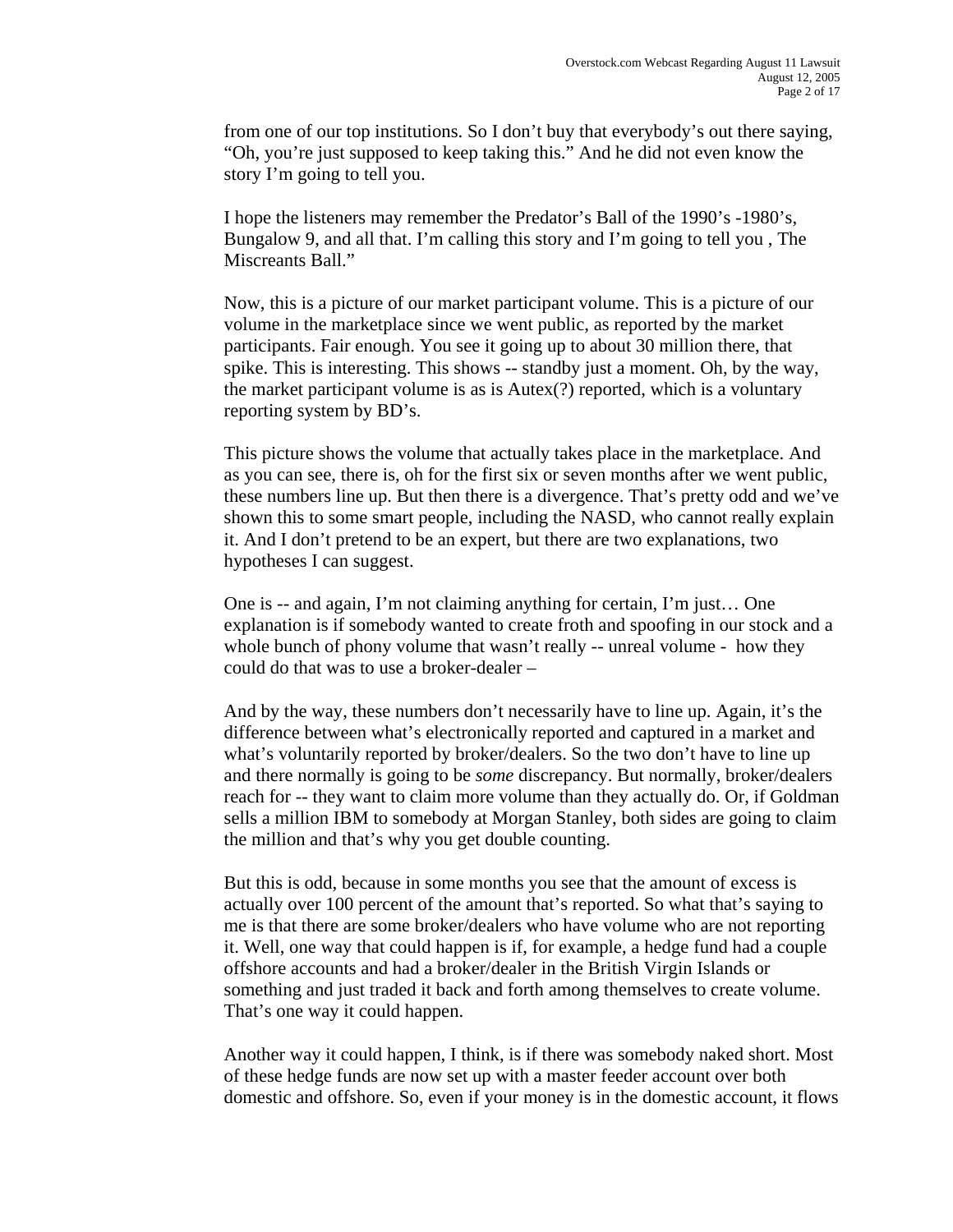through offshore and the accounting gets done offshore. And each of those onshore and offshore accounts are going to have their own prime brokers and usually two or three. So imagine there were somebody, hypothetically, who is naked short and they've got, say Morgan Stanley. And I really am just picking names out of thin air. Morgan Stanley's saying, "Hey, look. We told you, you've got to cover that short. You've got to cover the short." The guy says, "Sure, don't worry." And he's got – "cover those fails in your account." The guy says, "Sure, don't worry." And he goes to a different fund offshore and sells short from that fund to cover the Morgan Stanley fails. So now he's just moved that fails to another fund, to another account at maybe at another prime brokerage. And so, if for example, somebody -- people -- were getting serious about Reg SHO (which is what I'm starting to hear) and the brokers were starting to put that kind of pressure on their clients, the clients could just move the sale around among different accounts and through different prime brokerages. And if they also were doing that through, say, some BVI broker/dealer, that would -- who didn't want the trading, didn't want to be associated with the trading or for it to be traceable to him, you could be doing that trading without reporting it. And that's why you would get this 100 percent discrepancy.

 So, for example, in January of this year -- and I know, by the way, these slides are small if you see them on the screen, but you can download this. When the call's over, you can download this Power Point and view this in more detail. There is, in January of this year, there is the widest gap. There is a 30 million share gap between what was reported by the BD's(?) and the - what was the marketplace volume. Thirty million shares, it's 28 versus 58 million. So that was, incidentally, the month that we went on the Reg SHO list for the first time and our security traded what looked quite odd to me in that month. It could just be a coincidence. And I am sincerely saying I'm just giving you two hypotheses.

 Let me talk about Bob O'Brien for a bit. Bob O'Brien contacted me through a letter shortly after the October conference call where I asked David Rocker on the phone. And I acknowledge that the guy sounded like he lined his hat with tinfoil. He sounded crazy. But he laid out this scheme (that I'm not going to go into again) that has to do with naked shorting between bad hedge funds and the offshore foreign exchanges and the Depository - with the DTCC. Without necessarily saying that the DTCC knows what's going on. But when I heard this whole scheme, it sounded kind of crazy. And it included -- and if you want to understand it, of course, you can go to my blog or you can go to the transcript of that October conference call, October, 2004 and read about it.

 Well, part of his conspiracy theory so to speak is that there was a smokescreen produced by certain folks in the financial mediums, stock research firms, paid message board posters and plaintiff's' attorneys that keep the public from seeing what was going on behind the curtain. Well, I dismissed O'Brien. And I did, but I remember that before I did or as I did he said, "Look, just watch for four things." And he made these four predictions: that Herb Greenberg, Barron's - now that I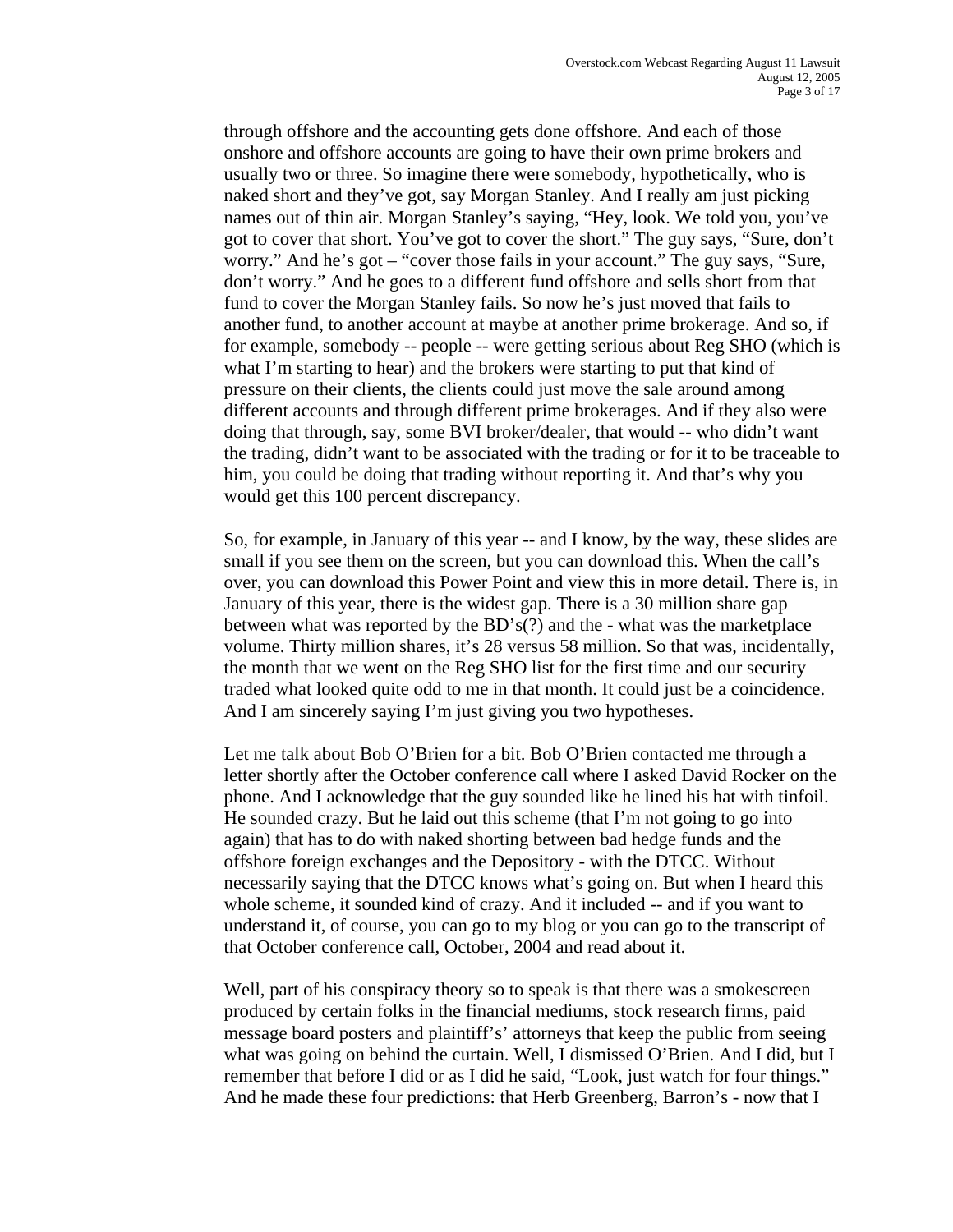had gotten into it with David Rocker publicly he said that you're going to have hatchet jobs done on you by Herb Greenberg, Barron's, Wall Street Journal, Camelback, CamelHump, Liz McDonald of Forbes. They'd call and they would do hatchet jobs, that Overstock would appear on numerous foreign exchanges, that we would show up on the Reg SHO threshold list and it started in January and that we'd be the target of federal investigation.

 Well, those are four pretty strange predictions. They got made to me in, I think, the first few days of November. And within three days, all the specific individuals he had named had called me, and within a week there were published hatchet jobs. I think Liz McDonald took a couple weeks. We did appear, over the next couple months, on Stuttgart, Munich, Frankfurt, Berlin, Australia and Xetra. And we appeared on the Reg SHO list on January  $27<sup>th</sup>$ .

 So those are -- that's pretty strange. The power of any theory is its ability to make predictions. It doesn't matter how wacky a theory sounds, if it makes predictions that are confirmed, you've got to pay attention to it.

 Federal investigation. I'm only going to mention in passing that we did become the object of an FTC investigation, but I in no way associate that with this. Folks at the FTC were right. We had slipped a stitch in a couple ways and they were right to bring it to our attention. So I'm in no way associating that. And it is public that we had an FTC… I'm in no way associating that with this.

 But, we did in February become the object of an informal inquiry from the SEC. I'm not supposed to know about that, but this rumor reached me virtually simultaneously from two different sources, one anonymous. And now I figured that it turns out you don't have a duty to report an informal investigation. If that's true, you certainly don't have a duty to report a rumor of an informal investigation, but there was some 30 or 60 day informal investigation I understand of us by the SEC, sort of a fishing trip and nothing ever came of it. We were never alerted to it.

 So again, those are the power - you have to judge a theory, no matter how wacky, by its predictive power. And I'd say that had scored highly.

 I'm going to talk about, I'll call it the Not Necessarily Miscreants' Ball. And in this, those events I just described got me very interested in the relationship between certain -- well, it just got me interested in the hedge fund industry in general. And I want to talk about the hedge fund industry and some folks in it and relationships. Without specifically trying to say that any of these folks are bad, I want to talk about the relationships. In fact, I'm going to stipulate that I'm not saying these folks have done anything wrong or illegal at all. So, here's a box I'm going to put some hedge fund folks. I've got to put all the miscreants in the box marked, "miscreant hedge funds." And there's their naked shorting thing going on beneath the line. And I'm stipulating that that line separates improper activity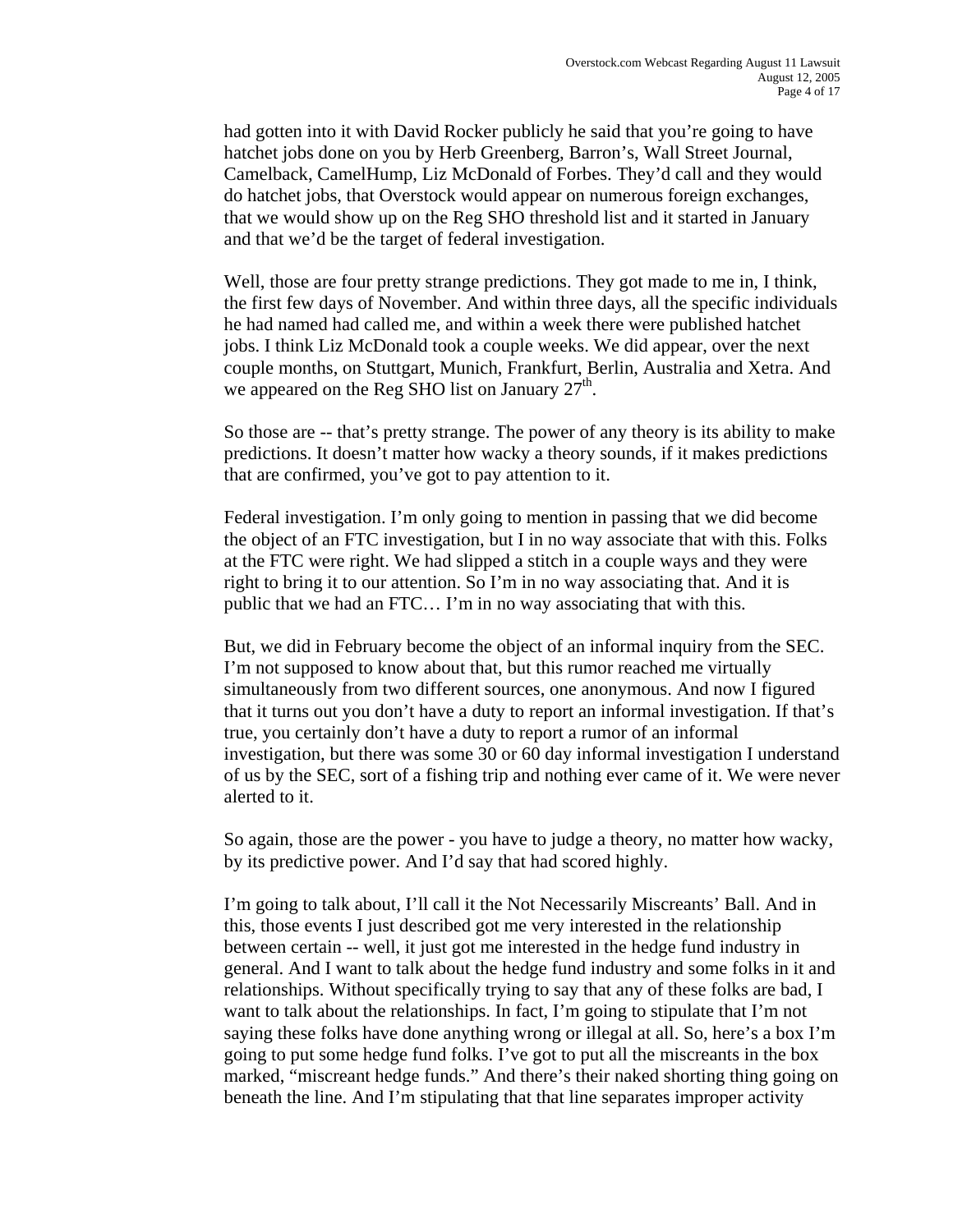from people who are not engaged in any improper activity. But I just want to talk about some relationships.

 These are the folks I'm going to talk about. Now David Rocker and Mark Cohodes you know. David Einhorn -- and Leon Black I've put in there just because he's a well-known financier hedge fund guy. Got nothing to say about him. Sort of putting him in as an example of a -- just somebody in a hedge fund. Not everybody in this game is crooked. So, I'm stipulating that I'm not saying anything about or alleging any illegal activity about folks above the line. So I put that line in there to sort of separate the bad guys from the acceptable guys.

 David Einhorn runs a fund in New York called Greenlight Capital. Greenlight, I've been in Greenlight and they told me sort of a founding myth of Greenlight which was that David Einhorn was a Cornell guy who found some arb and traded it from his dorm room and that turned into Greenlight over time. Rocker and Cohodes are, of course, partners.

 Tom Barton and Jim Caruthers are ex-Feshbach guys from the 1980's. Hopefully we all remember the days of the 1980's and Feshbach, a good honorable firm. Tom Barton is down in Texas now.

 Jim Caruthers is an interesting fellow. He's up at Eastborne Capital, north of San Francisco. Eastborne has an "E" at the end. It's funny because there's a fellow holding himself out in a nearby location by the name of Jim Karruthers, with a slightly different spelling, holding himself out as a private investigator from Eastborn Investigations, no "E" at the end. I know that couldn't be this Jim Caruthers, because that would be a felony for a person to hold himself out as a PI when he's not. And that PI has a very interesting relationship with a certain lawyer in Detroit who has some very odd practices that maybe we'll have time to get back to.

 Other people that bear mentioning: Kevin Ingram. Kevin Ingram was a prominent fellow in the late 1990's in Wall Street. He left Wall Street, started a dot com. I think it was crashing. He got caught attempting to sell Stinger missiles or obtain Stinger missiles for some Pakistani ISI agent, who turned out to be undercover feds. In fact, he agreed to work on obtaining a nuclear trigger for them. So he went to the pen for a few years. He's out now and he's basically a gopher for some of these folks.

 Then there's Milberg Weiss, which is a fine, upstanding law firm, good members of the bar in California, plaintiff's attorney firm. And you don't have to do much digging. And this is all in publicly available documents. But I think they're an amazing law firm because they're extraordinarily prescient in certain matters, in their law suits and - they come in at very opportune times, generally within a few days after or before the filing of SEC investigations and certain articles from thestreet.com and Herb Greenberg and CBS Market Watch. So, very prescient and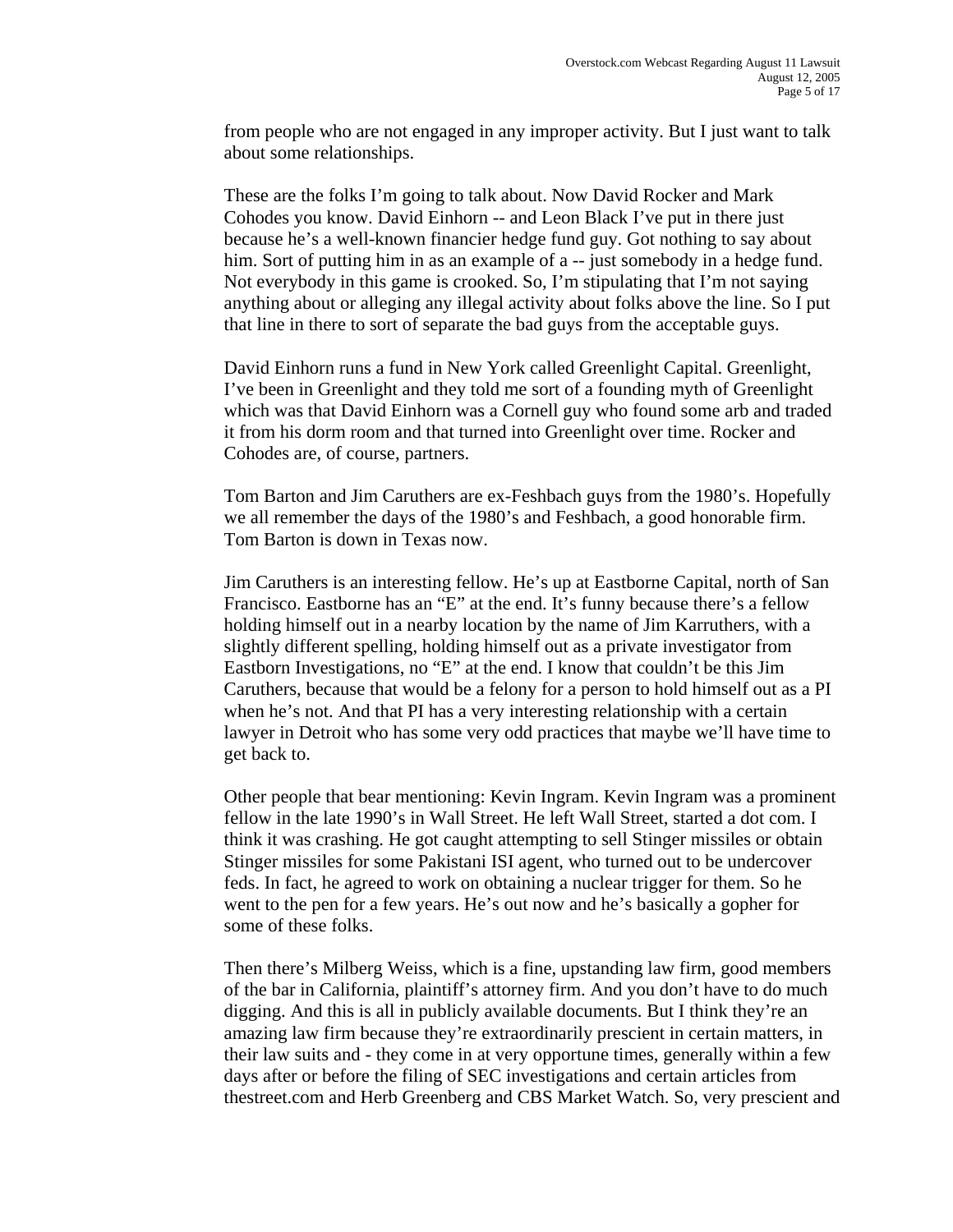a law firm that's on the balls of the feet.

 Now, David Rocker owns two offshore funds, runs two offshore funds, Helsman and Compass. And through them, he owns a plurality stake in thestreet.com, which has graduated not only such journalistic luminaries as Jim Cramer, but Herb Greenberg, Jeff Matthews and Jessie Eisinger.

 Now, Herb Greenberg, the followers of our story will recognize Herb as the guy who I think he's written about 35 negative articles in the last year on NFI (which was a David Rocker short and which he's publicly acknowledged being short), and I don't know how many articles on us.

 I finally wrote Herb and I said, "Herb, is this some subtle way of approaching me? It's okay if it is, but I'm just not into that." He just seemed obsessed with me. Well, oddly enough, he stopped in February, more or less stopped writing about me. And the same week practically he stopped a blog was created by Jeff Matthews who runs Ram Partners. And in my view, I think the assignment got passed from Herb to Jeff.

 And in fact, here's a nice indication of Jeff's work. It's actually surprisingly smooth. He – Kathryn Huang, our Treasurer, remember, left, and I mentioned that on our last conference call. So this is a letter he wrote to her shortly afterwards, basically trying to recruit her. What's interesting to me is not only how smooth this is, but how I doubt it's his first, and it's actually quite sophisticated and it bears all the hallmarks of a good recruitment. And I hope you download the PowerPoint later and take a chance to read that more closely.

 Then there's Camelback. Now, Camelback was described to me -- when they first wrote a nasty report -- I mean, I think they've written 58 now or something. But when they first started something negative on me, I got a call from a friend at a hedge fund in New York. And yes, I have them. By the way, my brother runs a hedge fund, so I'm not down on hedge funds per se. But somebody called me and said, "Look. Don't worry about Camelback. This is who they are. This is how it works. We pay them \$25,000 a year and for \$25,000 they get to pick up the phone twice a year and order a hatchet job on whatever company you want to and they do it." Now, I mentioned that once in a conference call and Don Vickrey of Camelback got irate with me and sent me a letter. It said, "No, the price is \$40,000 now."

 So, well there's more to it than that, though. There's more to it than just -- what it turns out they do at Camelback is they -- you get to -- well, they do a number of interesting things. Not only will they take your order for a hatchet job, but they'll actually write the research and supply it to that requesting client beforehand. And now my understanding is that that's not a kosher thing for a research firm to do, to supply one of its client's research before others. But they do more than that. In the case with David Rocker, what they've done -- and by the way, there's a guy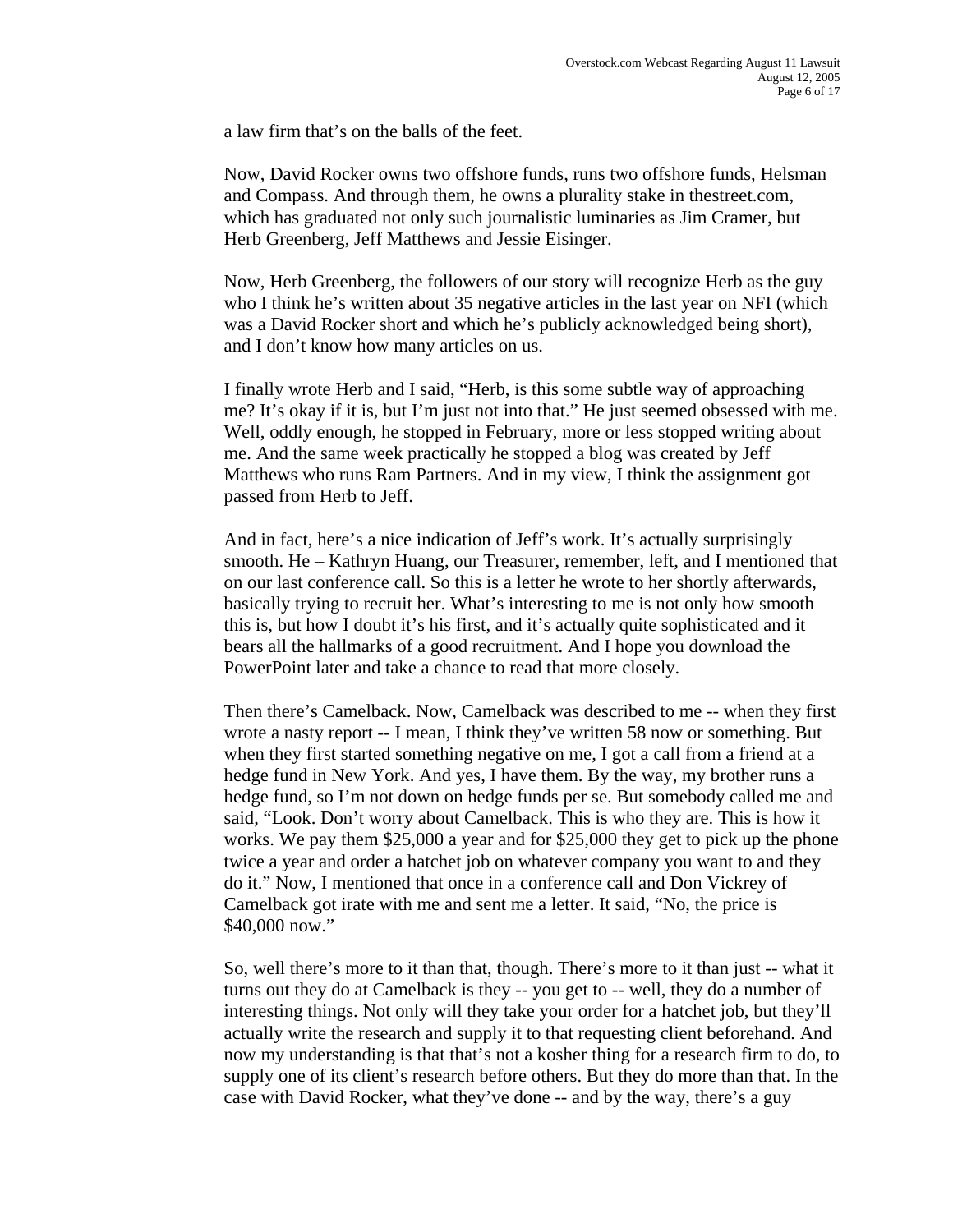named Don Vickrey at Camelback and he sits there and he talks three or four times a week to Herb Greenberg and to Rocker and in our case coordinated attacks on us. And in our case, he's a \_\_\_\_\_\_. He not only supplied the research on a prior basis to David Rocker, he supplied it while David.

 [Inaudible] … so forth. In addition, he, David Rocker was able to request of these characters, I'm sure Herb as well because David has admitted talking to Herb a lot. But we've got some people who've been part of all this, by the way, who have given us full details on it. Out of that, Mr. Rocker was able to say we don't, okay, this is fine, it's ready to publish. Hold it off for a few days I need to build my position and Camelback and Herb obliged them.

Jessie Eisinger I'll get back to in a minute.

 Oh, by the way before we go on, there's something else Camelback seems to be doing, and that is in the past they've been running money out of Camelback under the name of Pinnacle Fund ,or even a fellow - so, that's a little odd that people in a research firm would also be running money - and there was actually a fellow at one desk answering one telephone Camelback Research and the other telephone on his desk Pinnacle. In fact, the positions, at least at one point in that Pinnacle fund bore a curious resemblance to some of the companies that Camelback was \_\_\_\_\_. I've turned this information, in case you're listening, folks at Camelback, I

turned that information over to the state regulators back earlier this year. I noticed that about 10 days later you sold and hastily moved Pinnacle out of your offices. I hope - I just wanted you to know where that came from.

 Elizabeth McDonald at Forbes for all I know, she's fine. And I should emphasize that I don't know, I understand that there can be a very healthy relationship between shorts and reporters. Reporters are not - the SEC is undermanned and reporters are in general not up to the task of the detailed forensic work that needs to be done to deconstruct a bad company. So I agree, there can be a healthy relationship and for all I know that's what Elizabeth McDonald is part of.

 Carol Remond from Dow Jones, she's a French journalist, French immigrant here, works for Dow Jones. I'll get back to her in a minute.

 Then there's Barron's. And Barron's, anybody on the Street understands Barron's more or less as just being a group of quislings for the hedge funds. There's one reporter that I respect, a guy name Jack Willaby(?). But from what I can tell the rest are just mouthpieces for the hedge funds. So for example, there has been until recently an editor there named Cheryl Strauss, married name Cheryl Strauss-Einhorn, wife of David Einhorn. And if you trace the articles around, which I'm going to talk about in a minute, you'll see that both entered these very odd relationships.

Let me tell you a couple of interesting stories. Oh, actually before I do I'm going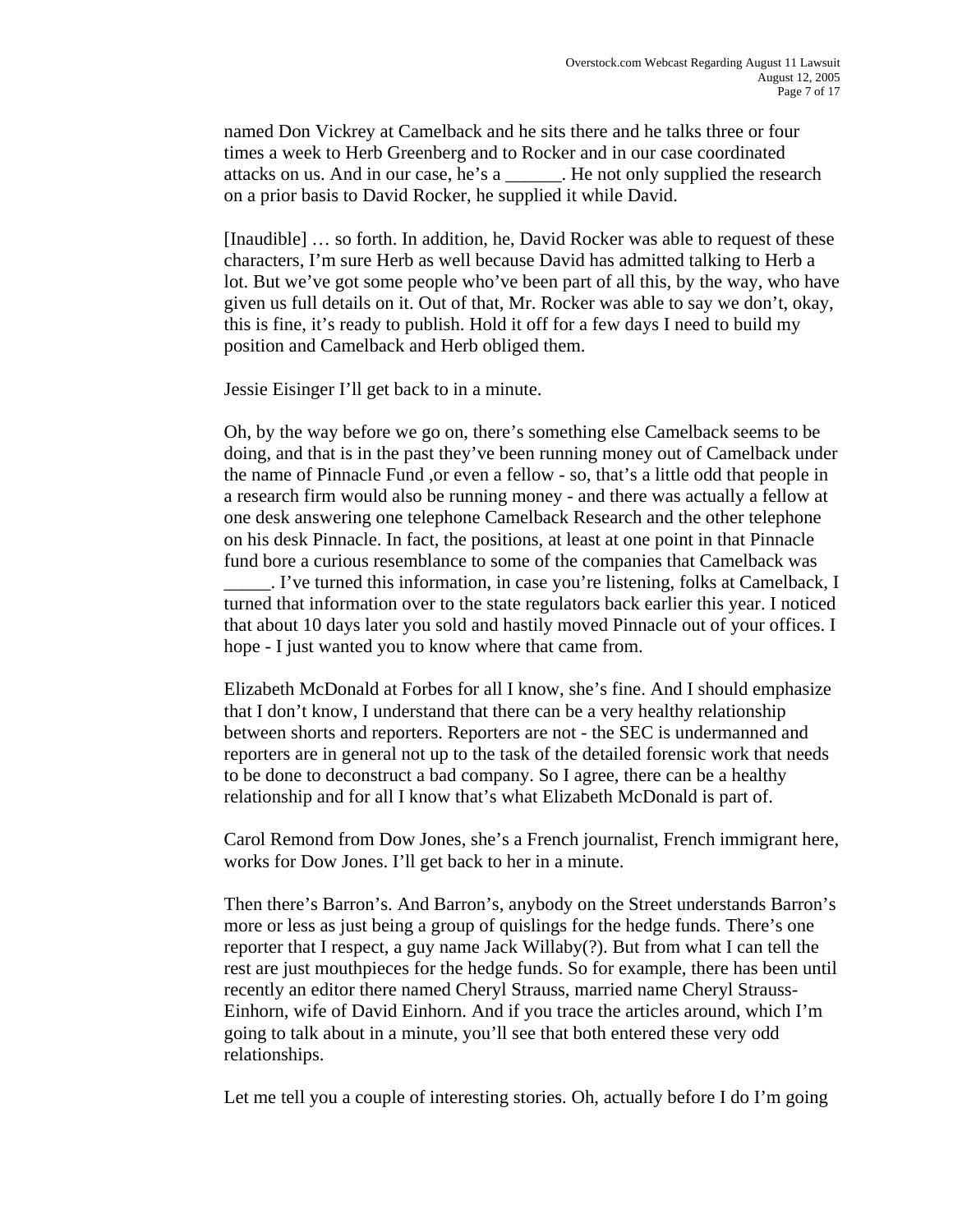to go on with…there's a line connecting Jessie Eisinger and Carol Remond. There's Elliot Spitzer. I'm not putting him up here of course because I think there's anything inappropriate about him. I just wanted to remind folks that he's a close friend of Jim Cramer. They went to law school together. And Elliot Spitzer put his family money with Cramer Berkowitz when he went into public service. According to The Wall Street Journal, his major donors are the hedge funds. And in fact, there was a story last year that said there was a hedge fund fundraising dinner for Spitzer and the word on everybody's lips was, "Are we next?" from hedge funds. And the signal was basically, No, after the insurance companies we've got other plans. I have an idea who those other plans are, but not \_

 So let me, oh, one more. Kroll. Kroll has been investigating me for a number of months, trying to come up with dirt on me. The general well, I had trouble nailing that down until I discovered the personal relationship between Jules Kroll and David Einhorn. And I'll just fill in a couple of more squares. Well, the SEC, I've told you that there were pushed to start an informal investigation on me back in, I think it started in February and the DOJ. Now the DOJ is \_\_\_\_\_\_ I think. It's a lot different than the SEC. It doesn't like the way, the way these folks work if they have their druthers is - There are some hedge funds, believe it or not, who are very politically connected investors, say from Texas and Chicago. And the basic pattern seems to be that Kroll develops dirt on a company and it gets turned into a white paper. And somebody, a politically connected investor with the hedge funds calls up the SEC or the DOJ and says hey, you know, "Listen I was just having breakfast with George and Laura and they sends their regards. And by the way, I know a guy on Wall Street who's come across something you really need to take a look at." And so then one of the hedge funds goes in, sends somebody in with this white paper and they try to get an investigation started. That's how the basic system works.

DOJ, my understanding is, and I don't know this for a fact, my understanding is that was tried in May about me and that some people tried - it turned out that I do travel to strange parts of the world, Saudi Arabia and Iran and places like that. And somebody just, you know, it's very easy to get people's credit card records. And I'm open about it anyway. And they turned that into a white paper that said Burn is tied up Al-Qaeda and terrorism and money laundering and you ought to look at this guy. And it was essentially laughed, to my understanding, that that was just laughed out of the office at the Department of Justice. So… and I think there are a much more independent command than I think for example the SEC is much more independent and immune from political pressure. So I don't mean to criticize anyone there.

 A couple of stories I'd like to share before we move on. One is - you may have - This has gotten fairly ugly in the last six months or so. So for example, there is a guy named David Patch, who is a strange guy. I mean David Patch you will find has a "Voice Crying in the Wilderness" syndrome where they've gotten, they're the only guys out there in wilderness crying and no one listens and they get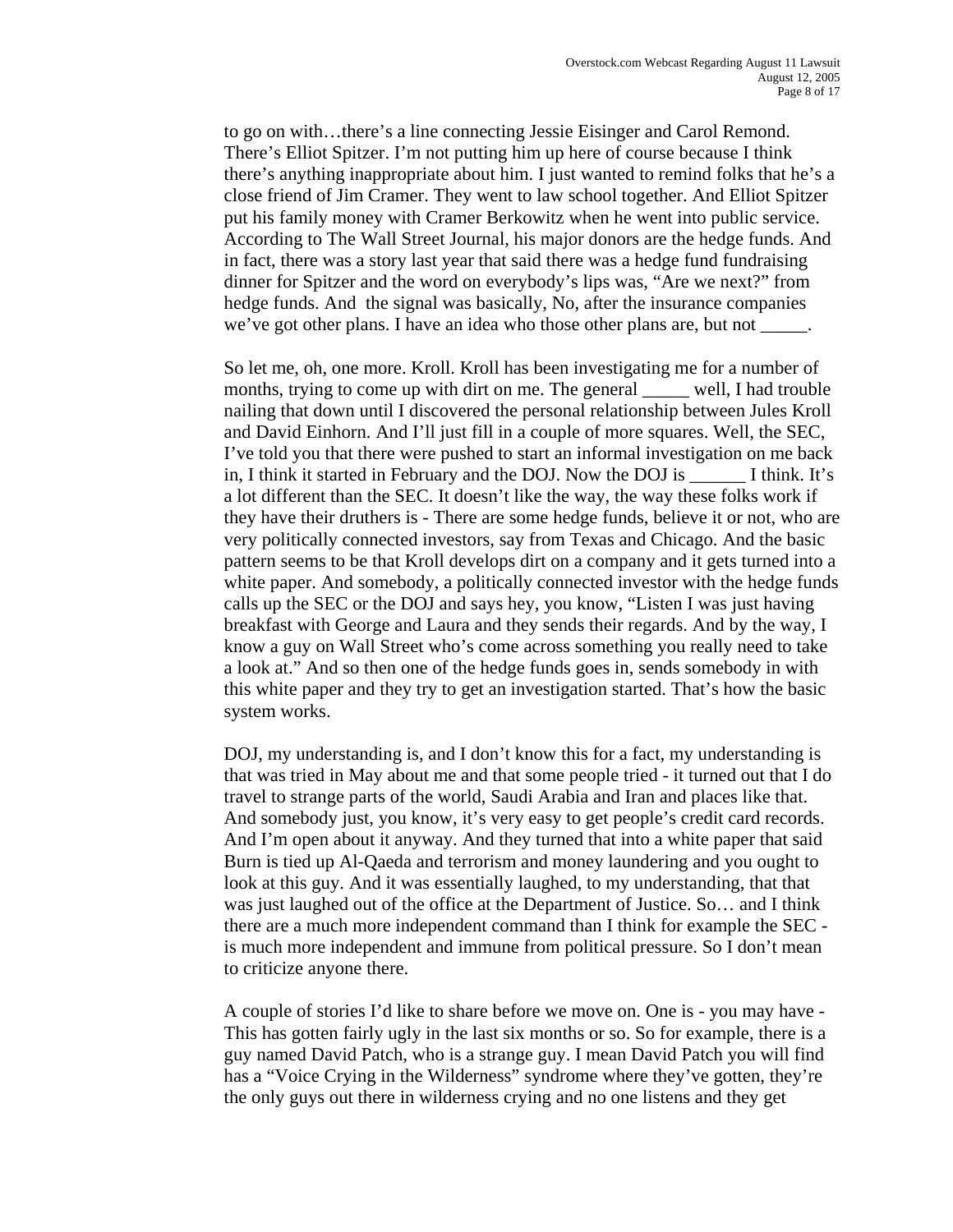strange. But Patch started seeing pictures of his wife or himself posted on a message board and his wife's social security number and his own social security number, sort of low-level thuggery to show, or a picture of his house, low-level thuggery to show, "We're watching you."

Same thing started happening with O'Brien. O'Brien worked with this woman, Mary Helburn, a lovely 69-year-old woman, who's actually our co-plaintiff. And Mary has a, takes care of a nephew who was in a motorcycle crash and had a head injury. And so there started to be messages posted from Mike Helburn, "Mike the Vegetable Helburn" with, "My thought for the day: grrr." And Mary has a sister who passed away a few years ago, Leeann. And so there started to be postings from Leeann Helburn, you know, "Wish you were here Mary." "Favorite activities," you look at her profile it was, "rotting," things like that. So, it got a little much.

So O'Brien did something he shouldn't have. And I told him he shouldn't have done this, or I thought he shouldn't have done this. O'Brien, now there has been this long public fight on the message boards that I don't have a position in, but the public fight was between O'Brien and these bashers, who seemed professionally, they seemed to have, making a living out of bashing. And it's because it's public I can say that O'Brien has been accusing, was accusing them publicly on his message boards of being paid for by Cohodes. Of course they're denying it. And that was back and forth on Yahoo. So after they put these messages up about this woman Mary, O'Brien basically said, "Two can play at this game." And he posted Cohodes' home address. Now that was a dumb thing to do, and he knows it was dumb, and actually apologized. And if you ever want to see a classy apology go and look at his website. It was not one of these apologies that says "Oh, I was wrong. But it's - you guys are the jerks." He wrote a really nice public apology. All that said, he didn't mention Cohodes' name. And yet, within a few minutes of him posting his address some folks on Yahoo immediately recognized it as Cohodes' address - and that's a little bit odd - but they immediately - because it didn't say "Cohodes" on it. But they immediately notified Yahoo that there was this kind of stuff going on and they cut off O'Brien. That's interesting.

But what's really interesting is an article got written about it. And the article got written by somebody who left out everything about the - David Patch having pictures of himself, his wife, and the house posted up on the message board to imply we're watching you. The fact that at picture taken in the parking lot was posted up just to sort of send a message. They left out everything about Mary and what had been posted about her and they just mentioned that, they just wrote it as if O'Brien had threatened Mark Cohodes, which was completely false. And that article was published, where else, in Barron's. And I forget the author's name for the moment, but I'm sure if you dug you would quickly see that there was a relationship between him and Cheryl Strauss Einhorn, or that they knew each other.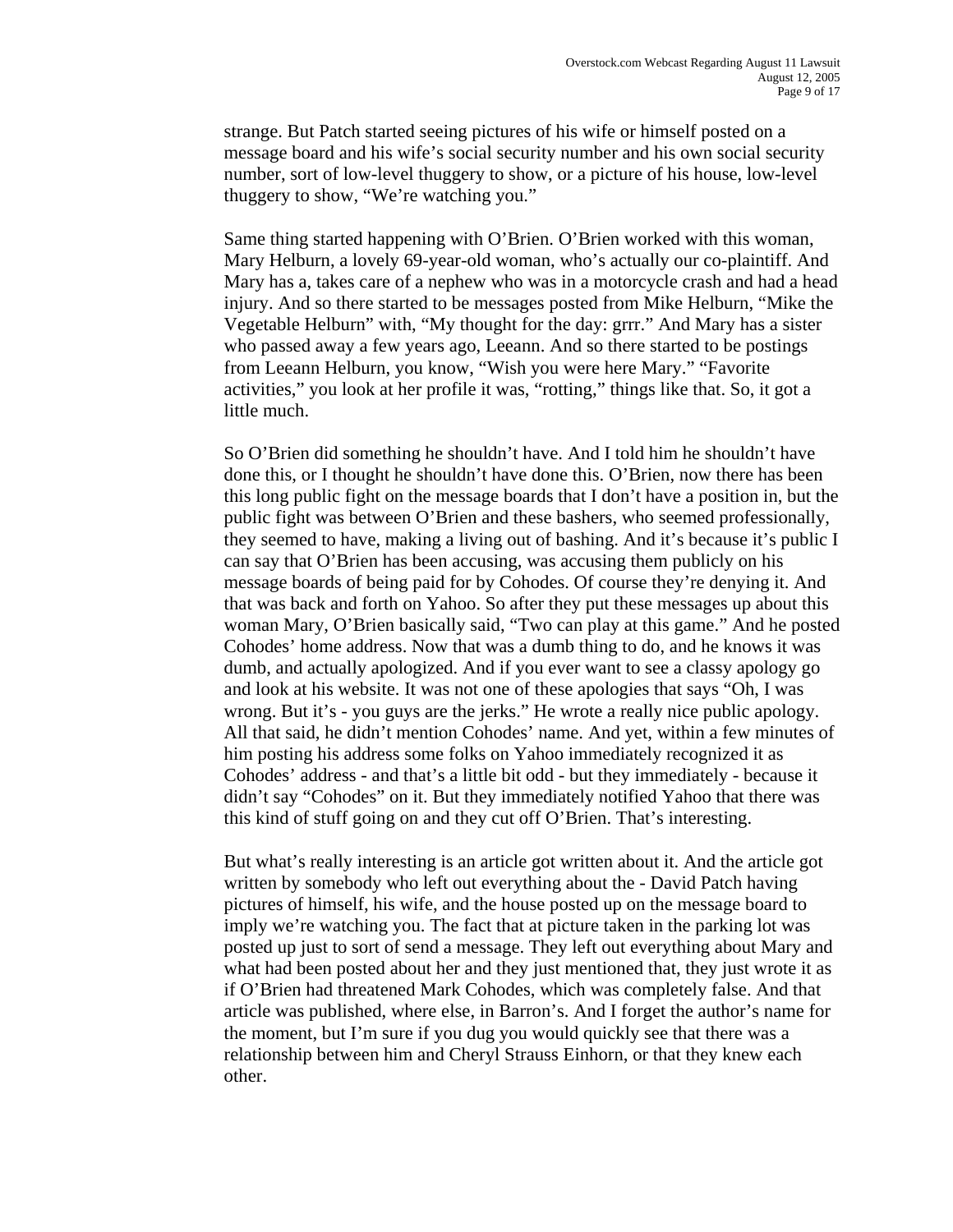Well at that point, things got very interesting. And Jessie Eisinger was given the assignment to basically track down O'Brien. And I think it was more than that. He actually, he found me at a conference I was in. And I refused to talk to him without a tape recorder on because I've dealt with the Journal before and they're just a bunch of dishonest reporters. Over and over and they'll play this trick by the way where they say you - I mean - I'll only talk to a Wall Street Journal reporter with a phone on because they're such crooks, or with a tape recorder on. And literally I've had them do that and then afterwards say - write me a little email that says oh, my tape recorder turns out to have been broken, but don't worry, I took good notes. Well, they've done this once to a friend of mine and they did it once to me, so now I only talk to them with a tape recorder on.

But Jessie really wasn't doing an interview. He was there to show me he had obtained my banking record. He had obtained records of two wires I sent or a few wires, he didn't even have all the records, but of some wires I had sent to this organization NCANS to pay for an ad in the Washington Post and stuff. Now, I've been public about that. I don't know why it was such a big deal. I've been public. Yes, I paid for that. I largely wrote the ad, I 50% or more wrote the ad. But it was really, as far as I could tell, I had two other folks that were listening, was basically to tell me hey, we've got access to your wire information at O'Brien's.

 Well, something else funny happened. My phone went dead, my phone went dead and a message came up in Spanish that said this has been diverted to some telephone company in Mexico and the line was out. The same hour that happened, you see, they got a hold of O'Brien's cell phone record, they got a hold of O'Brien's cell phone records and they started calling everywhere O'Brien had called. And I know this sounds like a John Grisham novel, but bear with me. They started calling everywhere he had called. So for example, there is a woman, who she is a psychiatrist who has a patients only telephone number. That number started getting calls. Who was doing the calling? Jessie Eisinger from The Wall Street Journal. Some lawyers O'Brien had called, a guy they think is O'Brien's brother who has some alcoholic problems and sort of easily set off. They were literally calling him six times an hour at one point. That was Jessie Eisinger of The Wall Street Journal. Same with - there's an elderly lady in Las Vegas that was just picking up the phone, "Jessie Eisinger" hanging up over and over and over harassing her. Jessie eventually flew to Las Vegas and trespassed within a gated community and would not leave this woman's porch hoping, trying to get her to confirm that she was Bob O'Brien's mother, until the neighbors seized him and they called the police and the police arrested him and they cited him. And evidently he had a tantrum on the porch and was screaming, "This is bullshit. I'm a reporter for The Wall Street Journal." But the police cited him in this community in Las Vegas.

So, although The Wall Street Journal received a couple of dozen letters and they responded "oh, we're standing by the reporter," eventually it got a little too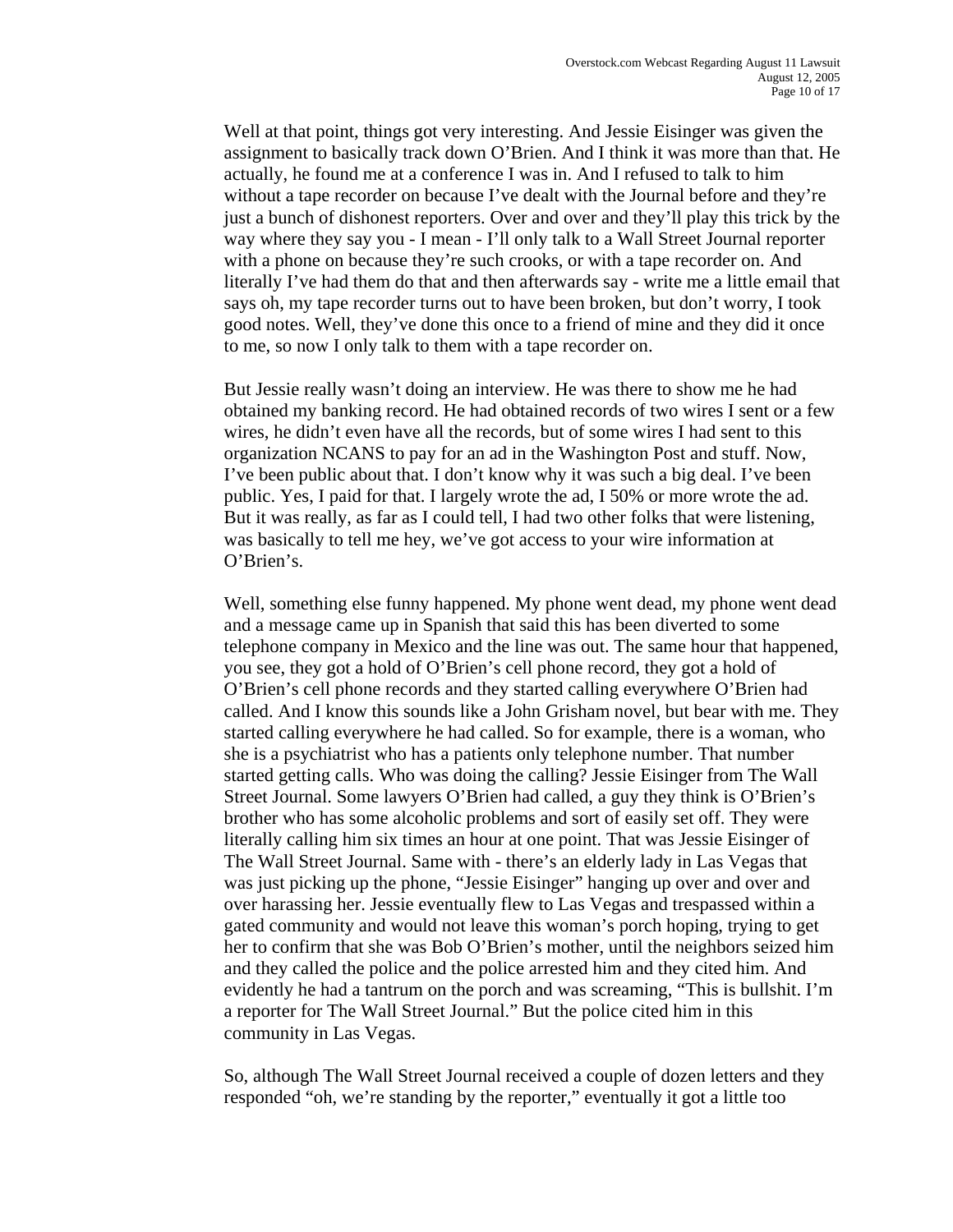unseemly even for The Wall Street Journal to have a reporter running around with banking records that could only have feloniously obtained and harassing 70-yearold ladies. So somebody pulled the leash on Jessie after about three weeks of this. And what was funny about that, literally the hour they pulled the leash on him, after three weeks of pursuing this story and calling and calling and calling people, after three weeks of that he stopped, in one hour, he stopped cold in one hour. And the next hour Carol Remond started calling all the same people and doing the same thing, calling the mother, the elderly mother, brother, calling everybody who had been called from that cell phone. That's the kind of behavior we're up against. And now, so I just again think Jessie Eisinger was given an assignment by somebody in the hedge fund community to track down O'Brien, and then when he had his leash pulled it was passed to Carol Remond.

 Of course these are personal opinions that I am forming, these are my beliefs. I don't know that for a fact. Just about everything I'm telling you is in fact a matter of personal opinion, and I believe this stuff. I can't say it for certain, I should have that halo over this entire presentation with a couple of exceptions.

 Now, what's the purpose of all this? I believe there's been a plan since we were in our teens to destroy our stock, drive it down to \$6 to \$10 and to - see it at the bottom of the sheet there. It says bottom feeder. There's a designated final owner who was to end up owning, who was to end up owning our company at the \$6 to \$10 range, and even a plan for how the company would then get whacked up among, if you could do a hostile takeover and take the product and how the company could be whacked up among a group of people who had participated. Hedge funds who had participated, not necessarily any of the ones I'm showing you here. I don't know.

And here's the funny part. As this went on I started realizing that there was actually some more orchestration here being provided, by what I'm calling here is the Sith Lord or the mastermind. Now, can I tell you who that designated bottom feeder was who was supposed to end up with our company? Can I tell you? I can. But I'm not going to today. The Sith Lord is, can I tell you who that is? Well, I could tell you it's a name that everybody on the phone, every single person on the phone would recognize this person's name. He's one of the master criminals from the 1980s, and he's back in business. But I'm not going to. I'll just call him the master mind today.

 So that's the system. Now people may say Byrne, you're being paranoid and whatever. But I, well no, before I go on - short sellers. I do want to mention David Einhorn and David Rocker. David Einhorn is the guy who is of course obsessive about his concern, they literally told me in GreenLight how he's got six cell phones and swaps SIM cards and takes a different route to work. And when I was in Greenlight they were explaining how you can't even, I couldn't even go into this part of the office and see him. He's extremely shy and careful, won't be seen in public, have pictures taken, anything like that. So if you ever seen this man in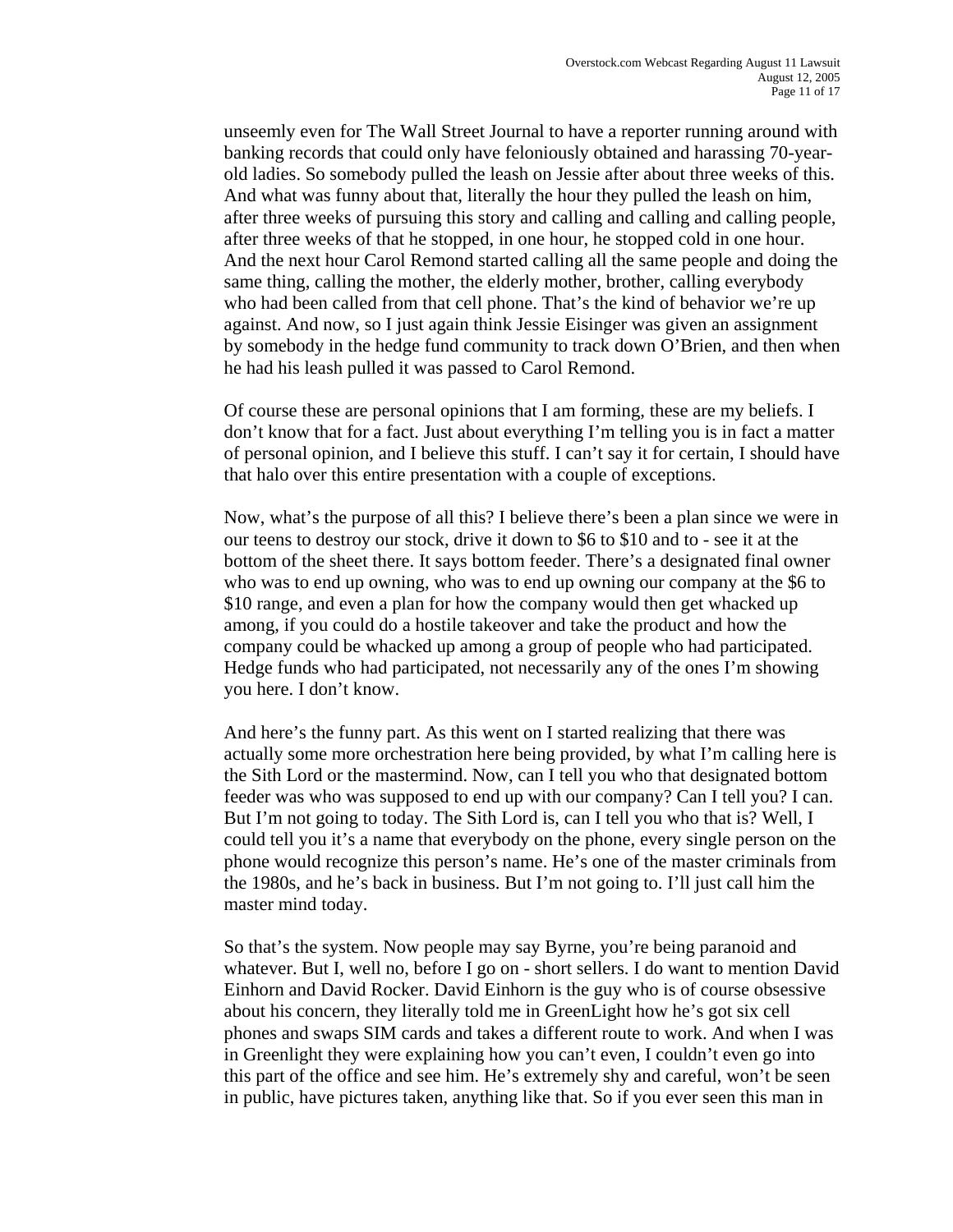public, do not take his picture because he's evidently extremely concerned about it being known or on the Internet.

 Then there's of course David Rocker, whose – I thought it would be interesting. Leave those pictures up there. Okay.

 Now a different line. The SEC, promulgated Reg SHO. And by the way, I can do without the phone calls saying, "Byrne, how can you be criticizing the SEC?" Don't you think I know that it's crazy to be up, do you think I don't know it's crazy to be out here criticizing the SEC? Yeah, I know that. I also know I'm a U.S. Citizen. I've got a first amendment right to criticize the government. I never signed that away. And these guys aren't doing their jobs.

Regulation SHO, if you go on the SEC.gov page and go under the FAQs you'll see two interesting, well, you can find these two, this language in there. I'm going to read you, I've added emphasis to the line that says the grandfathering at the bottom sentence of the first section, "grandfathering provisions of regulation SHO were adopted because the commission was concerned that creating volatility where there were large preexisting open positions." Well, so that, for that reason on January  $3<sup>rd</sup>$  they grandfathered the, when they set the thresholds they grandfathered the amount of failures to deliver that already existed.

So I've been saying okay, don't tell me, I think that that shouldn't be the case. I think that they shouldn't grandfather it. But go ahead and just tell us the size of the fails. Tell us the size of the fails. I don't need to know who did it, what broker did it, what client did it. Just let the market work, be transparent, and show the size of the fails and then the market can operate. And our answer to that is, first of all, to say that "some investors have requested that the SROs provide more detailed information, including the total number of fails and names of the customers and responsible brokers." Well, I don't really care about the names of the customers and broker dealers. Well, they say "the fail statistics of individual firms and customers is proprietary information and may reflect the firm's trading strategies. The release of this information could be used to engage an unlawful, upward manipulation of the price of the securities in order to squeeze the firm improperly."

So, now this is why I feel like I'm missing something. I'm hearing, a year and a half ago, if you go back a year and a half ago, they were saying that this wasn't a problem and they've gone from saying it's not a problem to saying well, "we've got to grandfather the problem and we can't tell you the full extent of the, we can't tell you the size of the number of fails because otherwise it would create volatility and reveal the trading strategy of … the criminals who are doing the naked shorting." So, in the words of Wayne and Garth, "Squeeze me?" What am I missing here? Come on, you guys didn't become government regulators I think to do things like this. And I think that you've got to know that. You've got to look at this and you've got to know, folks at the SEC, this is not what you became a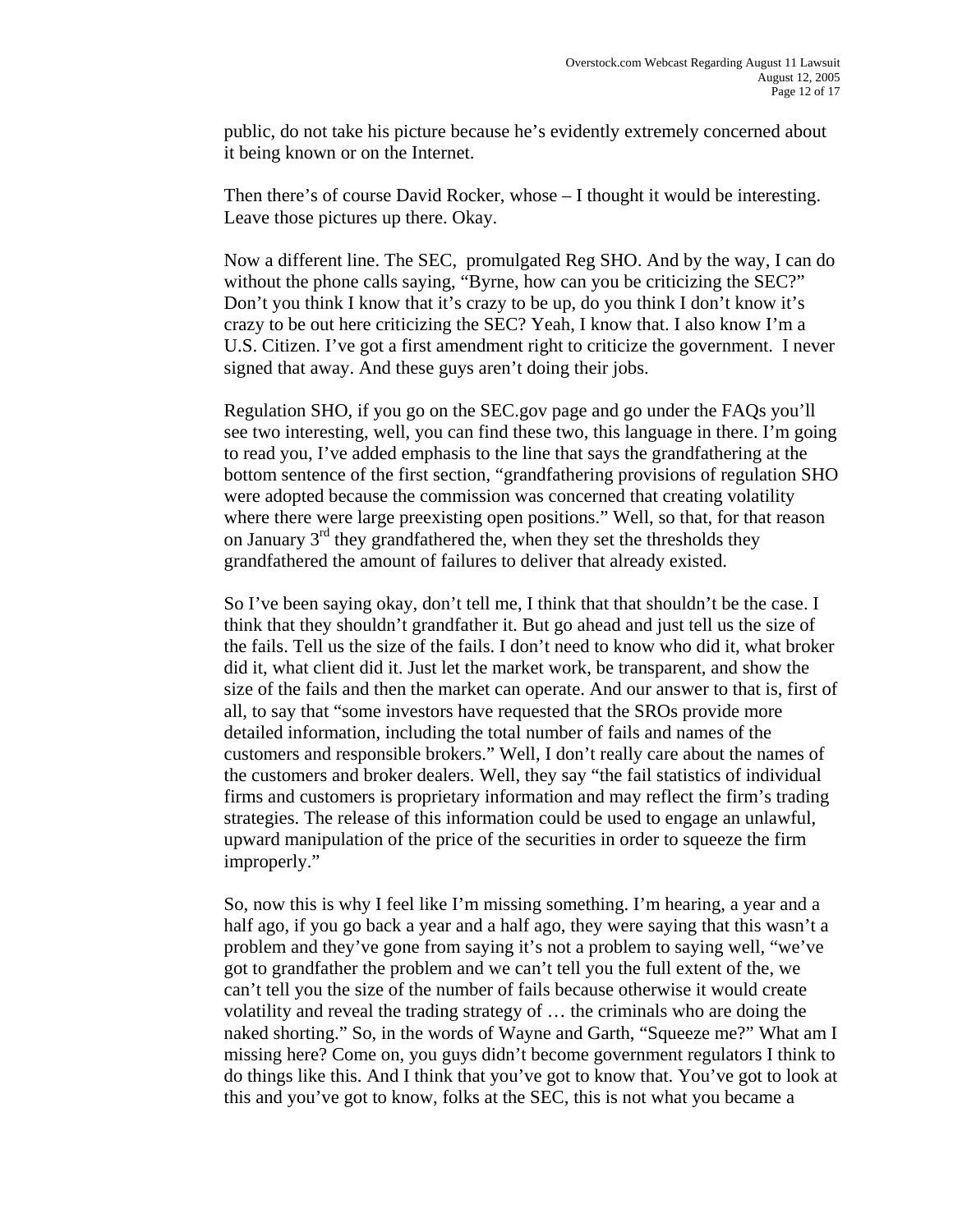government regulator to do.

 So now I'm going to go, given that set of facts, I'm going to go very briefly through a few of the slides I showed a week ago because I can, I've got feedback that nobody, well, some people didn't get what I'm talking about. But this is the short position. These are the days to cover. Six and a half million short of buying, who knows what our legitimate volume is. It may be a fraction of what's been reported, but there is a bunch of spoofing going on. But there's a 14 day days to cover the last I calculated. There are 18.7 million shares now issued and in the marketplace, 6.5 million short and make it short .1 to whatever. You now know everything I do. I put guesses down of 1 to 5 million. I don't know if those first couple slides I showed you with discrepancies of 30 million between the reported volume and the marketplace volume affect this number or not? I've got no idea. And there is the reason I just showed you, I can't find out, the SEC will not release that information or direct the SROs to. So I have no idea how many shares of our company are trading. My reasonable guesses come to 25 to 30 million shares.

And then I showed this slide which shows what I own and my father owns, what other people in the Byrne family own. Now those are guess and that's why I have brackets in there - with the top 10 institutions owned, and what close friends or friends own. Or as I said, people I took baths with. Oh, I've gotta get back to that, the -- by the way, Carol Remond has something stuck in her craw about the fact, most people I think understood that when I said "those I took baths with" to mean like my cousins and brothers, whatever, girlfriends. She's calling around and saying that there's a, Byrne has a gay bathhouse cabaland that's where this has been organized. Something about the whole bath reference has steamed Carol. My theory is it's because she's French, but… And so 300,000 shares are \_\_\_\_\_ in my mind to be available in the world and there's 7 to 12 million that are actually, that the world thinks they own.

 I want to go back a bit because I forgot to tell you about Kroll, how I tracked down Kroll. I had the feeling -- I've been seeing things that suggested in a very mild way somebody was intercepting communications. Now I'm going to tell a story that I'm not sure that this part was Kroll, but so… the way I tested that was I came up with one channel, Channel A I'll call it, and I put information down there that I was gay. And Channel B I put information down that I was a coke head. Now my apologies to my gay friends, both within and without, outside the company, I don't mean to equate the two. I don't care. I'm a libertarian and I don't care at all. In fact I don't give a hoot if anyone thinks I'm gay, but I thought that by keeping, by putting that information down on one channel and putting the coke head information down the other channel, I would then know if it leaked into the world that those channels were compromised and I know there's no way that information. I know that if that ever appeared it could only have come from channel A or channel B and I didn't even mix the channels. Sure enough, within a short time I started seeing on the message boards, oh, Byrne's gay, whatever.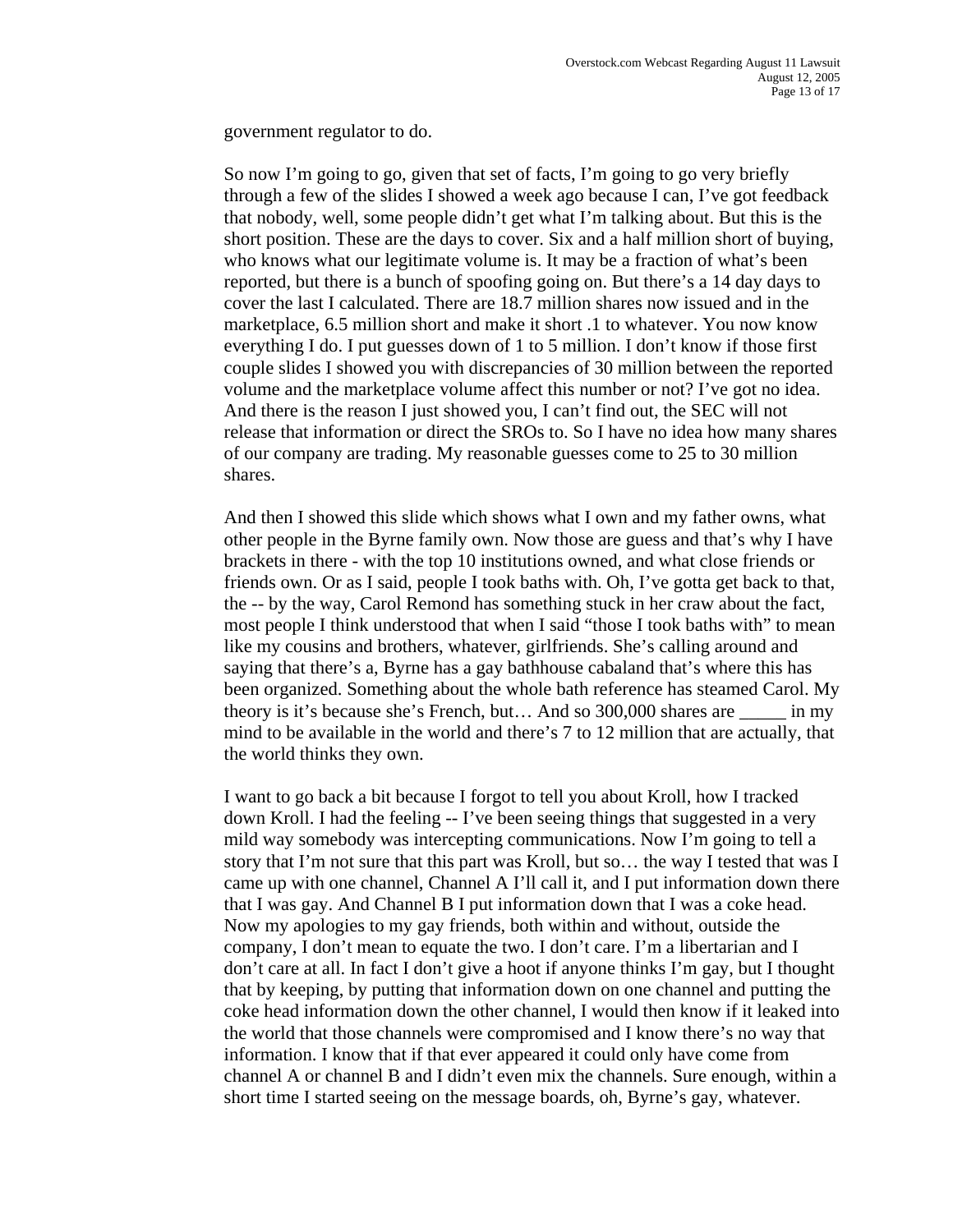Again, nothing decisive, but it was enough to peak my interest. On the coke head thing, and by the way, I've never, with one exception, I've never even seen cocaine in my life so in case you're wondering, no, I'm not a coke head. With my former professor a thesis advisor of mine from Stanford, got a phone call from a private investigator posing as an investor saying that she was doing due diligence on Patrick Byrne, and wanted to know about me, and did he know me well and by the way had I, had Byrne been into coke when I was in Stanford? So again, nothing decisive, but something that tells me, that suggests that channel's compromised.

That's when I got eager to find out who was tracking -- well, I got eager to pin that down. When I found out that Jules Kroll and David Einhorn have I believe a relationship I tried to, you know, Kroll was a large corporate investigation service, was bought for a couple billion dollars by Marsh Mac(?) some years ago, bunch of retired brass really from the Bureau. So of course they won't tell you if they're investigating you, and so eventually what I did, I had some fun about six weeks ago, I just called them and said I'd like to come and hire you. My thinking was that they couldn't let me hire them, they couldn't even sign an NDA with me if they were in fact investigating me. \_\_\_\_\_ they couldn't tell me I can't come in and see them because that would also confirm. So the head of the office called me back very quickly and he said, "Why do you want to talk to this. Is this about naked shorting because I've been reading about what you've been saying in the papers Mr. Byrne. "So I said, "No, no, no. This is about, I may need some," I made something up. I said, "I'm going to Venezuela, I'm going to need some bodyguards." Well, there's no way he could really say no. And he's a fine guy. I mean, I don't envy him. So I went in to see him and he met me, brought a witness and my guess is he was taping it. He's a former prosecutor. And it was really kind of an odd meeting because I knew that they couldn't let me hire them and I also knew that they couldn't tell me that. So I spent the meeting sort of building a little bit of rapport and then saying, "oh, by the way, can we sign an NDA?" And he says, "Oh, yeah, we can probably dig up an NDA somewhere around here, I could get someone to write one up. But could you first tell us a little bit more?" And so I just sort of kept bringing up -- so I would let it pass, then I'd come back to it. And for an hour, the guys tap danced and both refused to discuss fees with me or the, kept saying, "Of course you could hire us, yeah we can get together a fee chart." and I said, "Well, can't you just give us a simple-" And he said, "no, no, no. Well yeah, we can draw something up, but we've got to…" So basically for an hour they tap danced and refused to discuss fees or an NDA. So they're either the worst corporate salesmen in the world or I've confirmed that yeah, they in fact have been hired to investigate me.

 So that's where we are. You may think I'm nuts. First of all, you may thing I'm nuts about all this. If you don't, and you -- about the shorting, the naked shorting, all this stuff. If you want to get your paper certificates this is how you do it. First you call your broker and if you're like most people you're going to call your broker - your broker will say, "oh, it was going to take me six to eight weeks to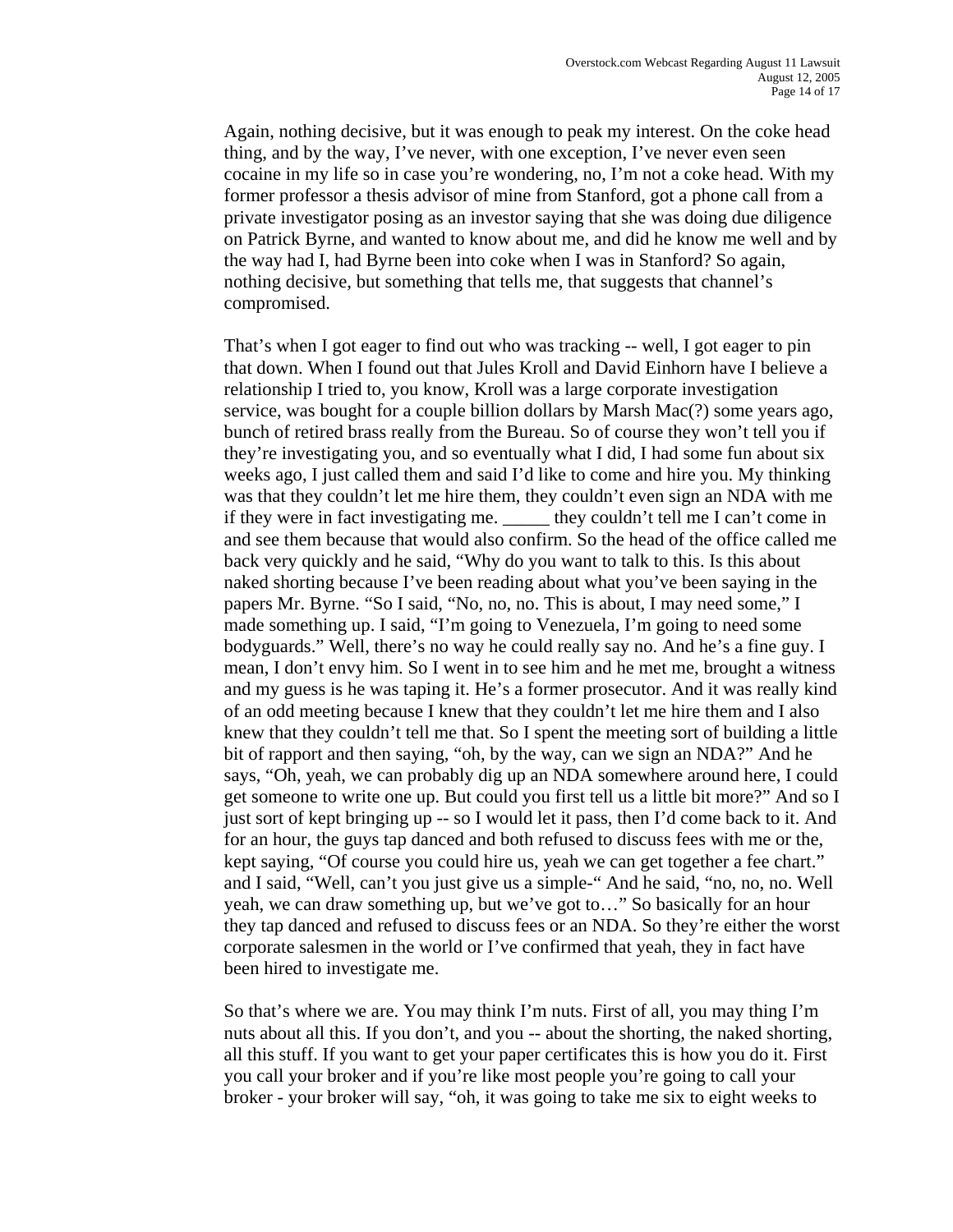get your paper certificates and you're going to have to pay \$25" and they're going to do everything they can to stall you and because -- well, that's what they're going to do. So if that happens send a registered letter to them ask -- talk to their compliance officer, send it to them. And I've heard stories now of people stretching this out six months or a year, so send the compliance officer a registered letter and if you don't get a good answer, report it to your state regulators, securities regulator and/or you can contact this woman, she's our transfer agent, Therese Collins. I have not warned her, so I suspect she's going to deluged with calls. This is her telephone number and her fax number. If you believe the stuff I'm saying is a problem and that there -- if you don't -- if you think the stuff I'm saying is a problem, and you think that there is some risk, some settlement risk and you -- at the end of the day there's going to be people that have paper and them that don't and those who have paper are going to get it by probably calling this transfer agent or sending her a fax and demanding the paper. Now I got my paper when we did the stock buy in. We got our paper in two days and I had insisted before we did the buy in that I was only going to accept paper. I just, I'm just not believing in the system anymore. And so try it with your broker. If you don't get any luck there, talk to your state regulator which is very simple. If you need my help I know a bunch of them at this point. And you can fax this woman and demand your certs in paper. If you think I'm nuts about all this, just ignore. Just ignore me. Just don't do anything about it.

 I suspect that what I've had to say is going to make some -- well, I suspect there's some unhappy people at this point. There are not shares to cover. There's a lawsuit filed. There are state regulators who've taken a very active interest in this. And maybe even there are other feds than the SEC who are turning into a willing audience. I don't know. But I think there are going to be some people unhappy with what I've said, so if you have a problem with it -- well, first of all, as I said, I'm getting out of the game of talking about this stuff, discussing it, anything. If you -- there are a lot of people call me with kits and information and they want to talk -- or if you're another company in the same situation -- call Brent Baker or Mark Griffin at the numbers I put up there. Now Brent is a 14 year SEC guy who just retired a few months ago and is specialist in abusive shorting. Mark Griffin, now, every state has its own SEC. Mark Griffin was the head of the SEC - so to speak - of Nevada and then of Utah, and then the head of the group of SEC, of state chairmen called the North American State Securities Administrators Association. If there's other folks who don't like what I've said and have a problem with it, just call my long-time friend and lawyer, Tullos Wells, Bracewell & Giuliani. Tullos has been my lawyer for about 10 years and if you want to, if you've got a beef with what I've said, call him over at Bracewell Giuliani, they've got what you need.

 Now as of yesterday or the day before actually, I did not have time to amend this slide, I have a new set of lawyers led by John O'Quinn and Wes Christian and Adam Voyles. Now this is a funny group from Texas, good guys, nice big -- I like these guys, they're sort of guys out of a John Grisham novel, real smart, O'Quinn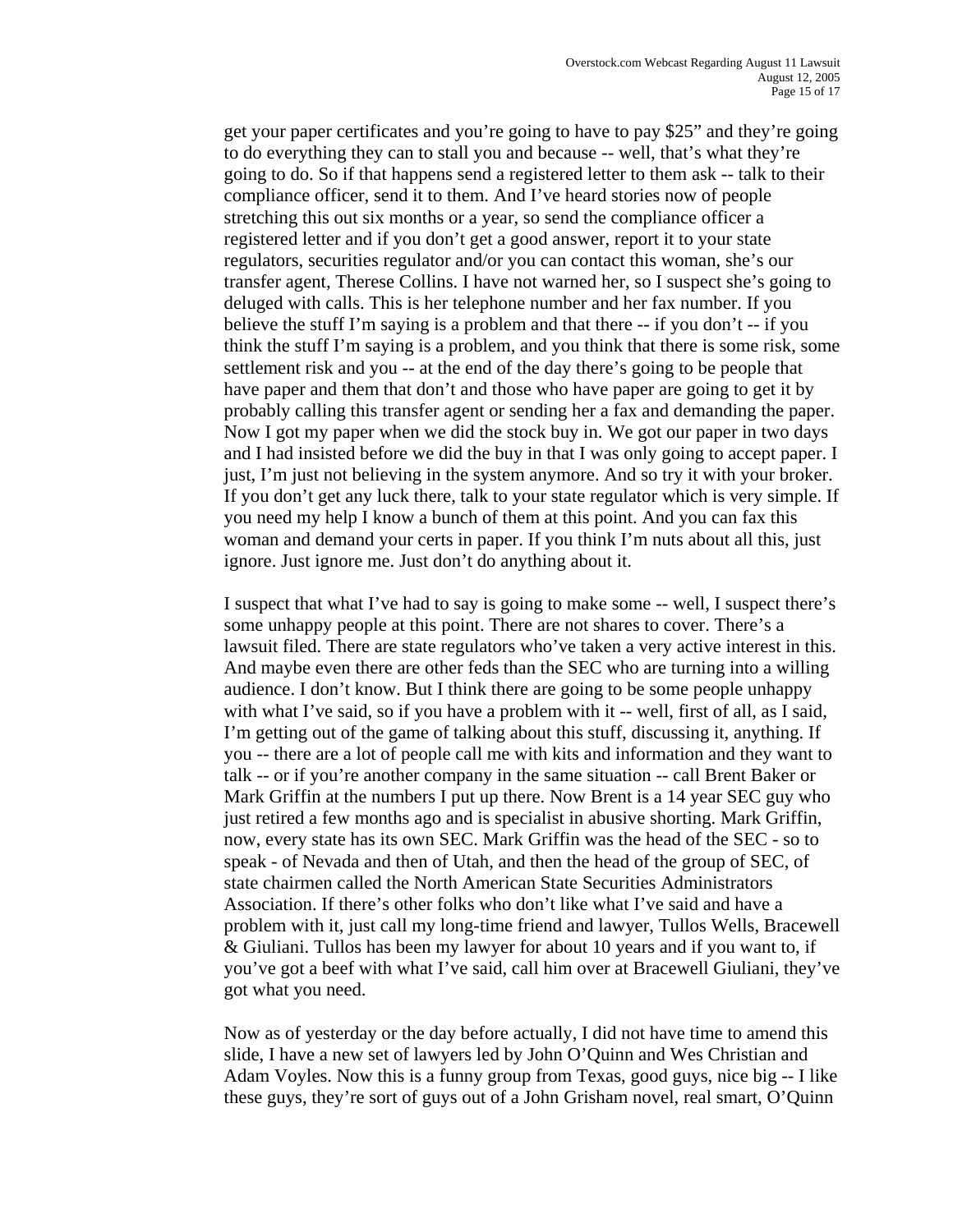is a great big strapping Texas cowboy. He sued Texas, he sued big tobacco on behalf of Texas and won \$17 billion, pocketed a couple of it himself. And now he just funds lawsuits that he thinks has a social purpose. And we met. It was like two lost brothers meeting because we've come from very different directions to the same conclusion. That this stuff I'm talking about represents a real threat in America. It's a threat to entrepreneurs. It's a threat to mainstream America. We've got -- I think -- a group of parasites who have found a loophole that they can keep on using to just drain resources out of entrepreneurs in America and in the process, killing small companies. I think we just got lucky. I think they were fishing on a pier and they hooked a nuclear submarine as it went flying by with us. But other companies aren't so lucky.

And how I really feel is like I walked down an alley and a bunch of thugs tried to roll me. And I've managed to fend them off so far and basically get away. I look back and there's a dozen other folks strewn on the ground who've been rolled by these guys. And it's just not in my blood to say, oh well, I'm lucky, I'm going to walk away. You can't do that. You've got to do something -- I mean, we were the lucky ones, but we've got to do something about the other folks who were coming down the alley.

Now because this is my last time talking about it, I'm going to insert a few questions that I know were challenges people are going to make. One is, why not take it to the authorities? Well, to that I say, "The SEC, come on, look at those, the graph of the Miscreants Ball and tell me the SEC is up to taking something like on. They're up to going after Martha Stewart on a good day. They're not up to taking on a web like that. They probably are afraid it might cause *volatility*."

But they're not the only game in town as I said, there are state and fed, federal folks who are getting I think, or have become quite interested in these hedge fund matters, albeit from different directions. Now take the Elgendi case, you know - and you can find this on the Internet -- that Elgendi, who was this guy who was paying off folks for, federal agents for inside information. Elgendi liquidated his stock portfolio on September 10, 2001. His stock portfolio for himself and his children. Start digging into the hedge funds and you start coming across some very strange things going on. You know who reads O'Brian's log? You can tell from the IP's, and they don't mask their IP's. Folks from the SEC read it of course, and I can understand that. There are also a bunch of folks come from Kuwait and Saudi Arabia and the United Arab Emirates to read what's going on in this movement.

So now we turn to the question with which I opened and I truly do know that short sellers - that CEOs who care about short sellers are generally crooks or ego maniacs or they're pride driven (or these things that I, which I get accused of), or fools (which I'm sure I get accused of). And I agree that under normal circumstances it is a fool's errand to try to do anything about this, to wrangle(?) \_\_\_\_\_. But I've come to suspect that this party-line advice is actually just part of